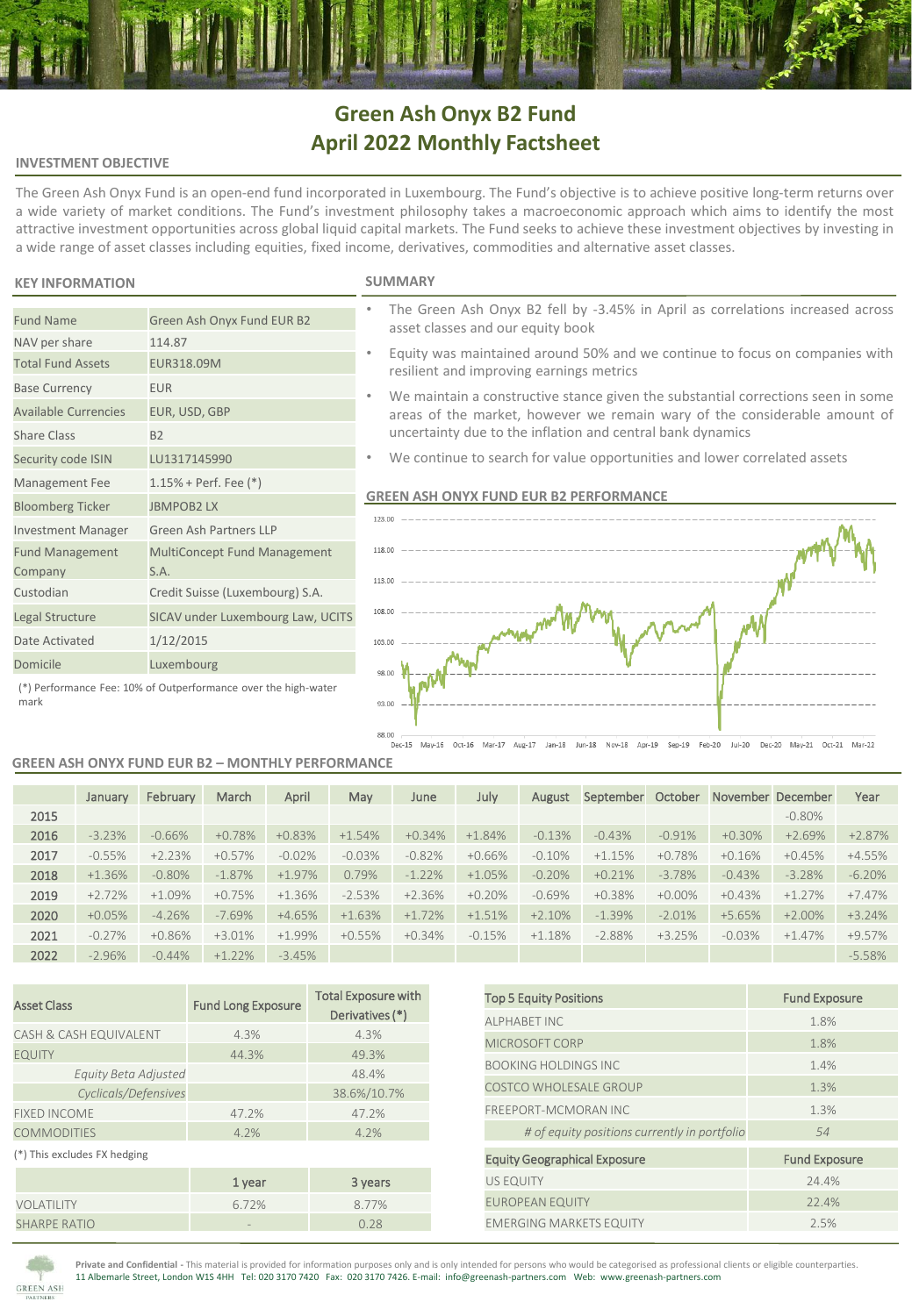# **Green Ash Onyx B2 Fund April 2022 Monthly Factsheet**

## **FUND UPDATE AND OUTLOOK**

High and increasingly entrenched US inflation, China's policy of lockdowns, Europe's instable geopolitics and fragile economics remained the main preoccupations for markets, with no material improvement registered during the month.

The FED continued to relay their hawkish message, pushing interest rates close to levels last seen in Q4'18, briefly inverting the yield curve and intensifying the debate as to whether a US recession is inevitable; real rates remained on a trajectory of normalization from the deeply negative levels of last year.

The IMF cut its growth forecast for the current year to 3.6%, 1% lower compared to January and mainly to account for the effects of the war in Ukraine. Q1 US GDP data was negative, mainly due to transient and non-material factors, but yet contributing to poor market sentiment.

The volatile macro backdrop and high level of uncertainty, and the dispersion in monetary policies between the different central banks supported the US Dollar, that advanced by 6.7% against the Japanese Yen - the BoJ remains committed to its yield curve control policy - and 5.1% against the Euro – as the widening credit spreads between Euro area sovereigns indicated that the ECB has limited available room to lift rates. On the corporate side, quarterly earnings releases were generally good although signs of stress emerged in corporations most exposed to discretionary spending and whose business models had benefitted from a benign environment during the COVID lockdowns (e.g. Netflix, Just Eat).

Against this backdrop the Green Ash Onyx B2 lost -3.45% over the month.

Equities were the main driver to the negative performance and contributed for most of the fund decline; drawdowns were especially large in Consumer Discretionary and in Technology stocks (e.g. Amazon and Nvidia), affected respectively by the fear of stagflation and by the movement in rates. Not all sectors were negative in the month though, with positive contributions coming from Energy, Consumer Staples and Health Care stocks (e.g. Nestle, United Health and Exxon). Generally, while US stocks in the book were mainly driven by the effects of higher rates via Tech names, European ones were more driven by the potential growth slow down in Asia via mining and luxury.

Away from equity, the performance was aided by the fund exposure in the ETCs tracking Brent and Industrial Metals; and from the BTP Bund spread, which widened by more than 30bps.

Across the month exposure to equity was maintained around 50%, with most changes in the book dictated by aim to maintain a portfolio of stock with improving earning prospects. We also continued to implement our yield enhancing strategy selling puts in high conviction names and with well out of the money strikes.

Going forward we will continue to focus on maintaining a balanced book of quality investments with improving prospects, while observing the development in growth and inflation expectations, rates policy & the quantitative tightening debate, and negotiating the effects of the conflict in Ukraine and Chinese lockdowns. We believe that the market drawdown has been large and widespread enough to offer attractive investment opportunities, but also remain wary of the considerable amount of uncertainty currently present.



#### **Onyx Total Assets Geographical Exposure**